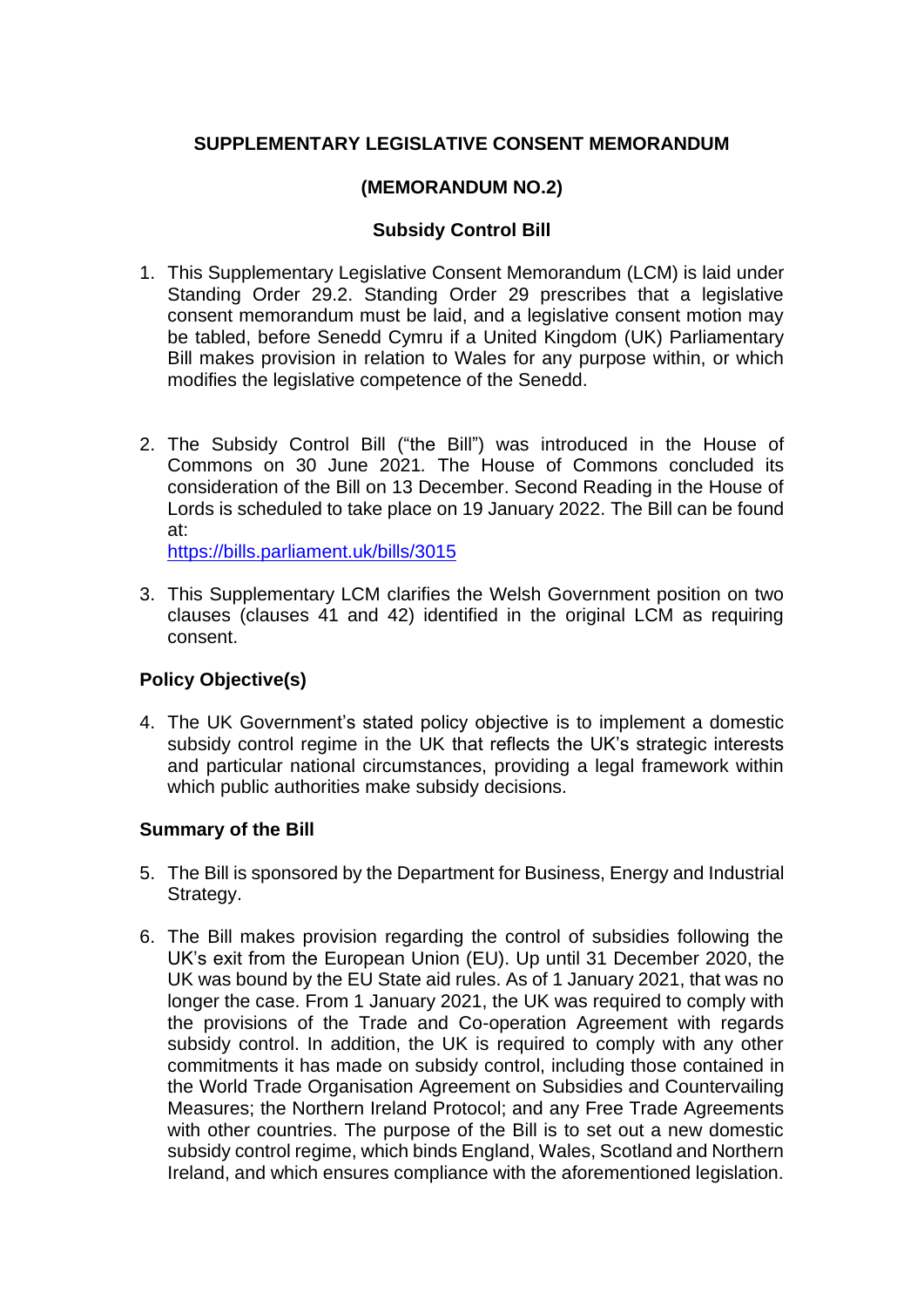The Bill provides that functions that were previously held at an EU level, are now held at a domestic level by the Secretary of State, the Competitions and Markets Authority (CMA) or the Competition Appeal Tribunal (CAT).

- 7. The key provisions of the Bill cover:
	- a) provision of a baseline legal framework to enable public authorities to award subsidies in line with the subsidy control principles it outlines. There will be a statutory duty for public authorities to consider these principles and only award a subsidy if the subsidy is consistent with these principles;
	- b) the extension of the remit of the UK subsidy control regime from the current externally-facing regime to include the UK Internal Market;
	- c) The introduction of a small number of prohibitions to prevent public authorities granting subsidies with overly distortive or harmful economic impacts;
	- d) in limited circumstances, provision for various foreshortened subsidy award pathways, some of which are yet to be defined;
	- e) the imposition of a requirement for public authorities to use the UK transparency database, to enable basic expenditure monitoring and scrutiny under the regime;
	- f) the establishment of the Subsidy Advice Unit (located within the Competition and Markets Authority) to provide monitoring and oversight of the new regime. The Subsidy Advice Unit will also possess limited advisory functions for subsidies that it considers to be more likely to distort UK competition and investment and international trade;
	- g) the empowering of the Secretary of State for Business, Enterprise and Industrial Strategy to refer subsidy awards to the Subsidy Advice Unit for review, as well as impose limited 'cooling-off' periods postreview;
	- h) the enabling of interested parties to challenge subsidy decisions on judicial review grounds in the Competition Appeal Tribunal;
	- i) provision for the Secretary of State for Business, Energy and Industrial Strategy to issue statutory guidance on the application of the subsidy control regime.

#### **Clauses included in the Bill as introduced for which the consent of the Senedd is required, but our position was not made clear in the first Legislative Consent Memorandum**

8. We consider the following additional provisions, included in the Bill as introduced, require the legislative consent of the Senedd:

#### Part 3 – Exemptions

Chapter 2 – Minimal and SPEI Financial Assistance

9. These provisions lay down requirements in respect of minimal financial assistance and Services of Public Economic Interest Assistance (SPEI).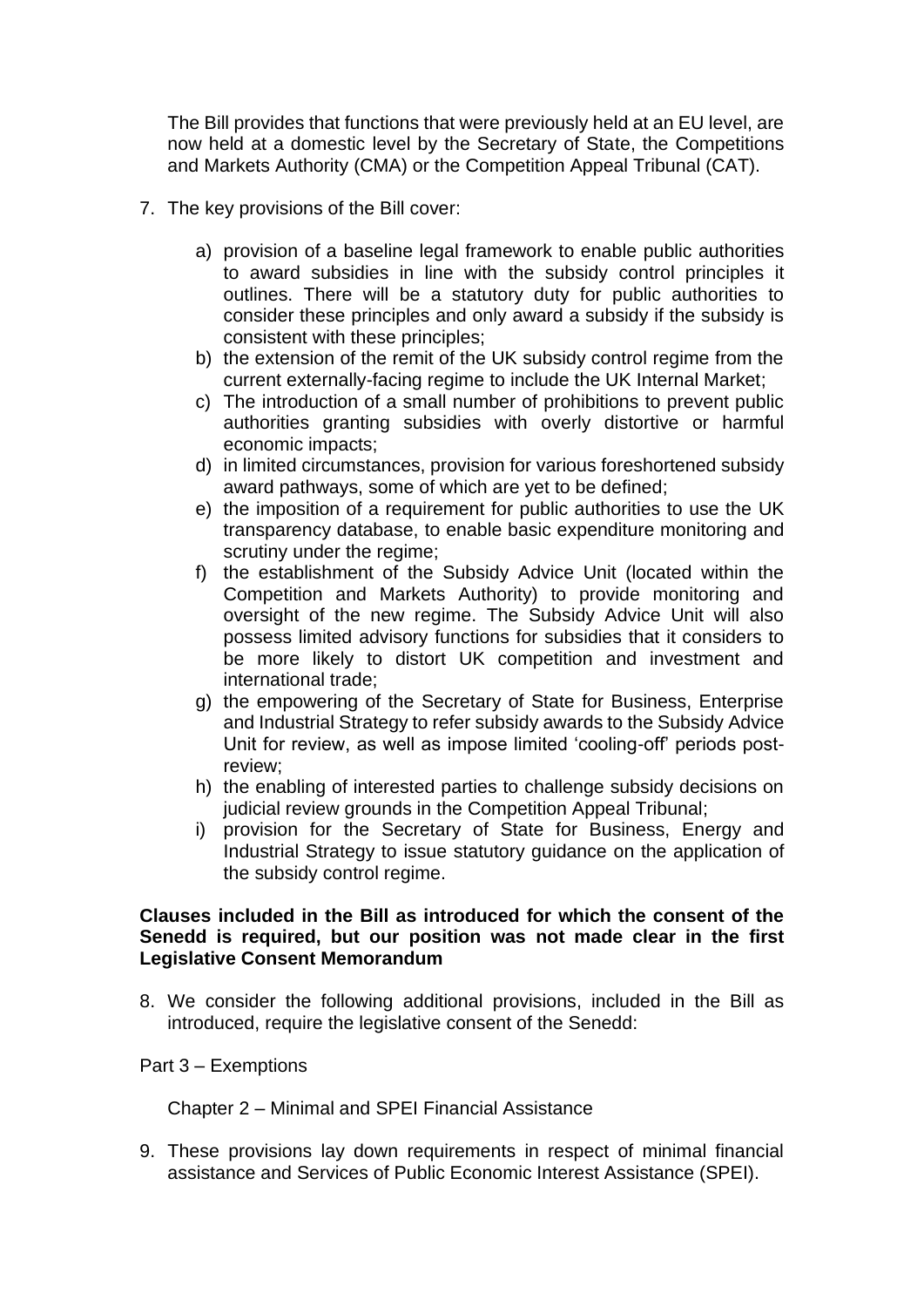10.An LCM is required in relation to clauses 41 and 42, covering mergers & acquisitions, exemptions for SPEI assistance, and supplementary and interpretative provisions. Whilst these do not directly impose functions on those Authorities, the content of those clauses will impact how those Authorities exercise their functions.

## **Reasons for making these provisions for Wales in the Subsidy Control Bill**

11.Subsidy control is a reserved matter under Schedule 7A to GOWA, and the Bill applies to England, Wales Scotland and Northern Ireland. However, despite it being a reserved matter, it impacts on the non-reserved matter of economic development, and the impact on this non-reserved area raises some concerns. UK Government have legislated in this way as they want a UK-wide approach to subsidy control.

#### **Welsh Government position on Clauses 41 and 42 of the Bill as introduced**

- 12.As we set out in the LCM laid on 13 July 2021 the Subsidy Control Bill empowers the Secretary of State for Business, Enterprise and Industrial Strategy with the ability to refer subsidy awards or schemes in policy areas of devolved competence to the independent subsidy regulator and extend standstill requirements (classed as 'cooling-off' periods) upon referred awards or schemes. Clauses 41 and 42 allow the Secretary of State to alter subsidy thresholds and define parameters within the UK subsidy regime without a requirement to obtain the consent of the Devolved Governments beforehand. If enacted, these powers would undermine the long-established powers of the Senedd and Welsh Ministers to act in relation to matters within devolved competence such as economic development, agriculture and fisheries.
- 13.We will not be able to recommend to the Senedd that it gives consent to the Bill as currently drafted.
- 14.This supplementary LCM objects in particular to the following elements of the Bill.

#### Part 3 – Exemptions

15.Section 41 exempts certain subsidies being given to enterprises delivering Services of Special Public Interest (SPEI) and defines activities that can be considered to be SPEIs. Section 42 is a supplementary and interpretative provision empowering the Secretary of State to amend Minimal and SPEI Financial Assistance thresholds and providing definitions for terminology used within the two clauses. Whilst Sections 41 and 42 do not directly impose functions on Devolved Governments in relation to subsidies, their